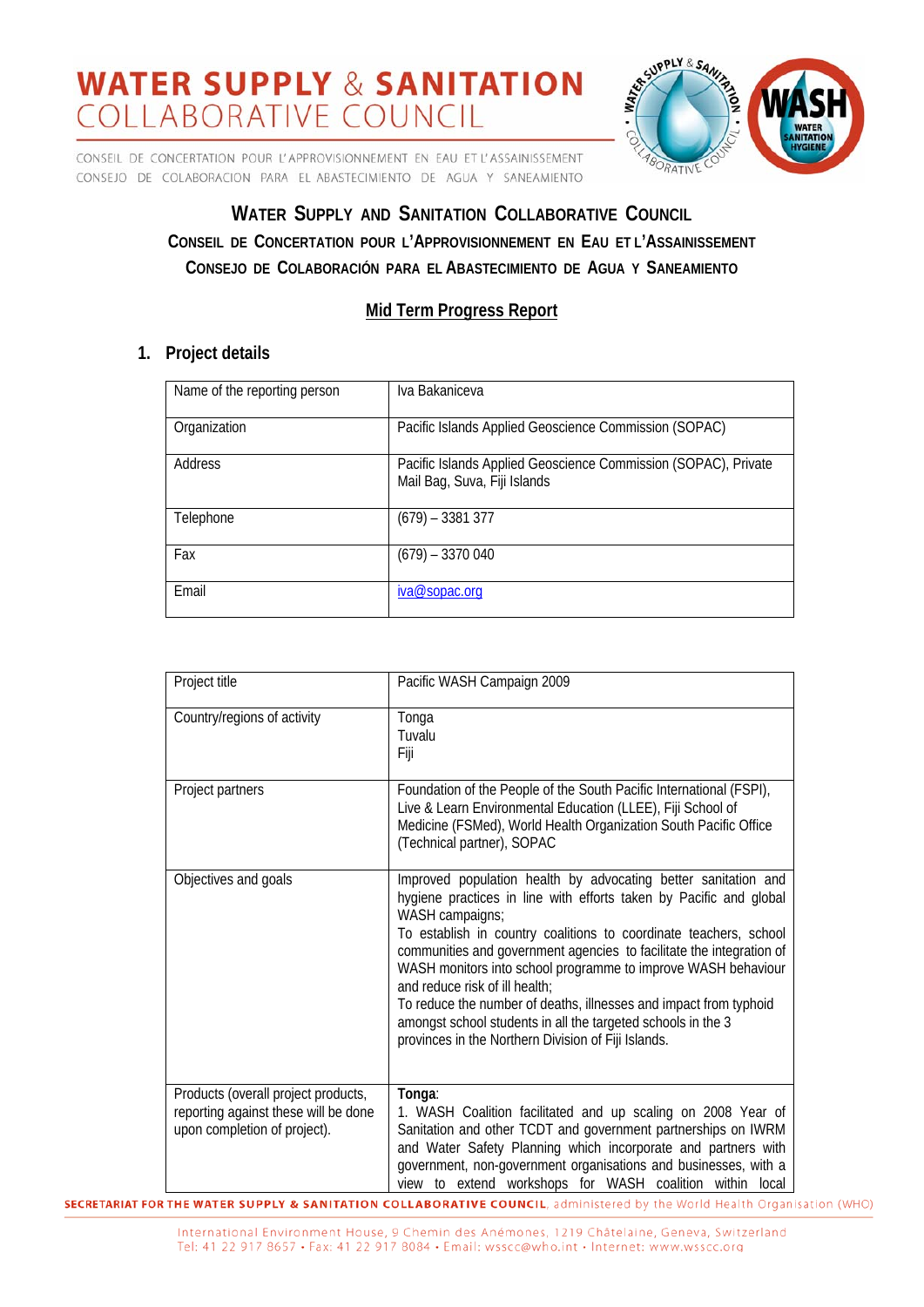

CONSEIL DE CONCERTATION POUR L'APPROVISIONNEMENT EN EAU ET L'ASSAINISSEMENT CONSEJO DE COLABORACION PARA EL ABASTECIMIENTO DE AGUA Y SANEAMIENTO communities throughout Tonga. 2, Water, Sanitation and Hygiene Awareness materials produced (participatory community based tools translated, radio and school campaigns documented). 3,Final report and documentation produced. **Tuvalu:** 1. National WASH Coalition facilitated and established 2. Water, Sanitation and Hygiene school resources translated and produced in Tuvaluan (posters, books, stickers, WASH monitor badges, certificates); 3. Continuation of WASH workshops in schools on outer islands (documentation); 4. Printing of WASH poster competition winners' posters for promotional purposes; 5. Recordings of WASH songs and poems from schools for radio and for future school curriculum youth WASH monitoring programmes 5. WASH Coalition for Tuvalu, incorporating government, nongovernment organisations and businesses, with a view to extend workshops for WASH coalition within local communities throughout Tuvalu (linking schools to community) and 6. Pre and post assessment to monitor children's change behaviour and follow up on any risk identified **Fiji:**  1.Hygiene Kits produced and distributed in targeted schools 2. Workshop and training in schools 3. Regular follow up visits to school to monitor the progress of activities in school 4. Final report and documentation produced Period January 2008 – December 2008

## **2. Activities and Progress (Period June – October 2009)**

### *Tonga*

| Activity                                                | Status/Output                                                                                                                                                                                                                                                                    |
|---------------------------------------------------------|----------------------------------------------------------------------------------------------------------------------------------------------------------------------------------------------------------------------------------------------------------------------------------|
| 1. Set up Project Implementation Team                   | Project Implementation team formed                                                                                                                                                                                                                                               |
|                                                         | Status:<br>- Project team is formed and is functionally well. The team<br>is made up of representatives from government<br>departments e.g. Ministry of Health, Ministry of Education<br>Science and Health Curriculum Unit and the Tongan<br>Community Development Trust (TCDT) |
| 2. Conduct scoping visit with the Ministry of Education | Scoping visit report<br>Number of pilot schools identified                                                                                                                                                                                                                       |
|                                                         | Status:<br>- Scoping visit has been conducted and the identification of                                                                                                                                                                                                          |

**SECRETARIAT FOR THE WATER SUPPLY & SANITATION COLLABORATIVE COUNCIL**, administered by the World Health Organisation (WHO)

International Environment House, 9 Chemin des Anémones, 1219 Châtelaine, Geneva, Switzerland Tel: 41 22 917 8657 · Fax: 41 22 917 8084 · Email: wsscc@who.int · Internet: www.wsscc.org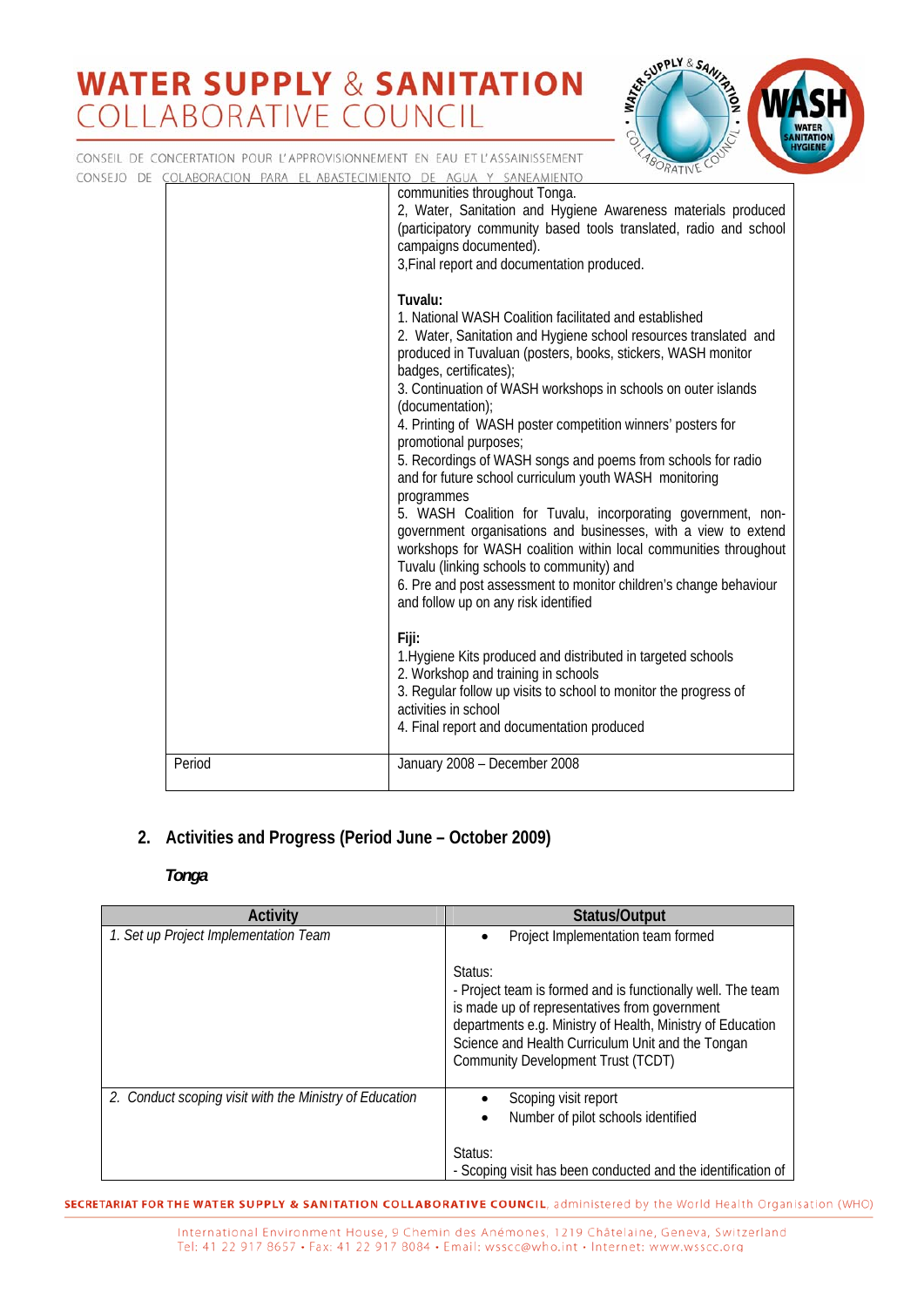

CONSEIL DE CONCERTATION POUR L'APPROVISIONNEMENT EN EAU ET L'ASSAINISSEMENT CONSEJO

|                                       | the pilot schools has been carried out<br>- 12 schools from the 4 districts in Tonga were identified as<br>pilot schools. The schools identified were from pre-<br>schools, primary school and secondary school                                                                                    |
|---------------------------------------|----------------------------------------------------------------------------------------------------------------------------------------------------------------------------------------------------------------------------------------------------------------------------------------------------|
| 3. Conduct baseline survey in schools | Baseline data – pre and post assessments<br>Status:<br>- Baseline survey has been carried out in schools by<br>looking at the whole school compound, water supply,<br>rainwater tank supply, toilet and hand washing facility,<br>student's behaviour and curriculum linkages in the<br>classroom. |

#### Tuvalu

| Activity                                        | Status/Output                                                                                                                                                                                                                     |
|-------------------------------------------------|-----------------------------------------------------------------------------------------------------------------------------------------------------------------------------------------------------------------------------------|
| 1. Regular Tuvalu WASH Coalition Meeting        | Meeting minutes                                                                                                                                                                                                                   |
|                                                 | 6 months work plan                                                                                                                                                                                                                |
|                                                 | Status:<br>- Tuvalu WASH Coalition have been meeting regularly and                                                                                                                                                                |
|                                                 | have developed a 6 months work plan and this work plan<br>has been endorsed by members of the Coalition                                                                                                                           |
|                                                 | - Members of the Tuvalu WASH Coalition include partners<br>from Public Works Department (PWD), Tuvalu Red Cross,<br>TANGO, Ministry of Health, Ministry of Education, TuFHA,<br>National Youth Council, National Council of Women |
| 2. Planning of school workshops on outer island | <b>Meeting Minutes</b><br>Work plan                                                                                                                                                                                               |
|                                                 | Status:<br>- Plans are still underway to work in partnership with the<br>Ministry of Education and Ministry of Home Affairs in<br>planning to integrate WASH program in their national<br>workshop for the outer island.          |
|                                                 | - Plans for conducting the workshops will be carried out in<br>the second phase of the project                                                                                                                                    |
| 3. Recordings for radio                         | Recordings                                                                                                                                                                                                                        |
|                                                 | Status:<br>- Radio programs with news release and radio spots now<br>aired on Radio Tuvalu                                                                                                                                        |
| 4. Distribution of training resources           | Number of resources distributed                                                                                                                                                                                                   |
|                                                 | Status:<br>- Distribution of the Tongan translated Rainwater<br>Harvesting Manual "Fakataliga o Lagi" to WASH coalition                                                                                                           |

**SECRETARIAT FOR THE WATER SUPPLY & SANITATION COLLABORATIVE COUNCIL**, administered by the World Health Organisation (WHO)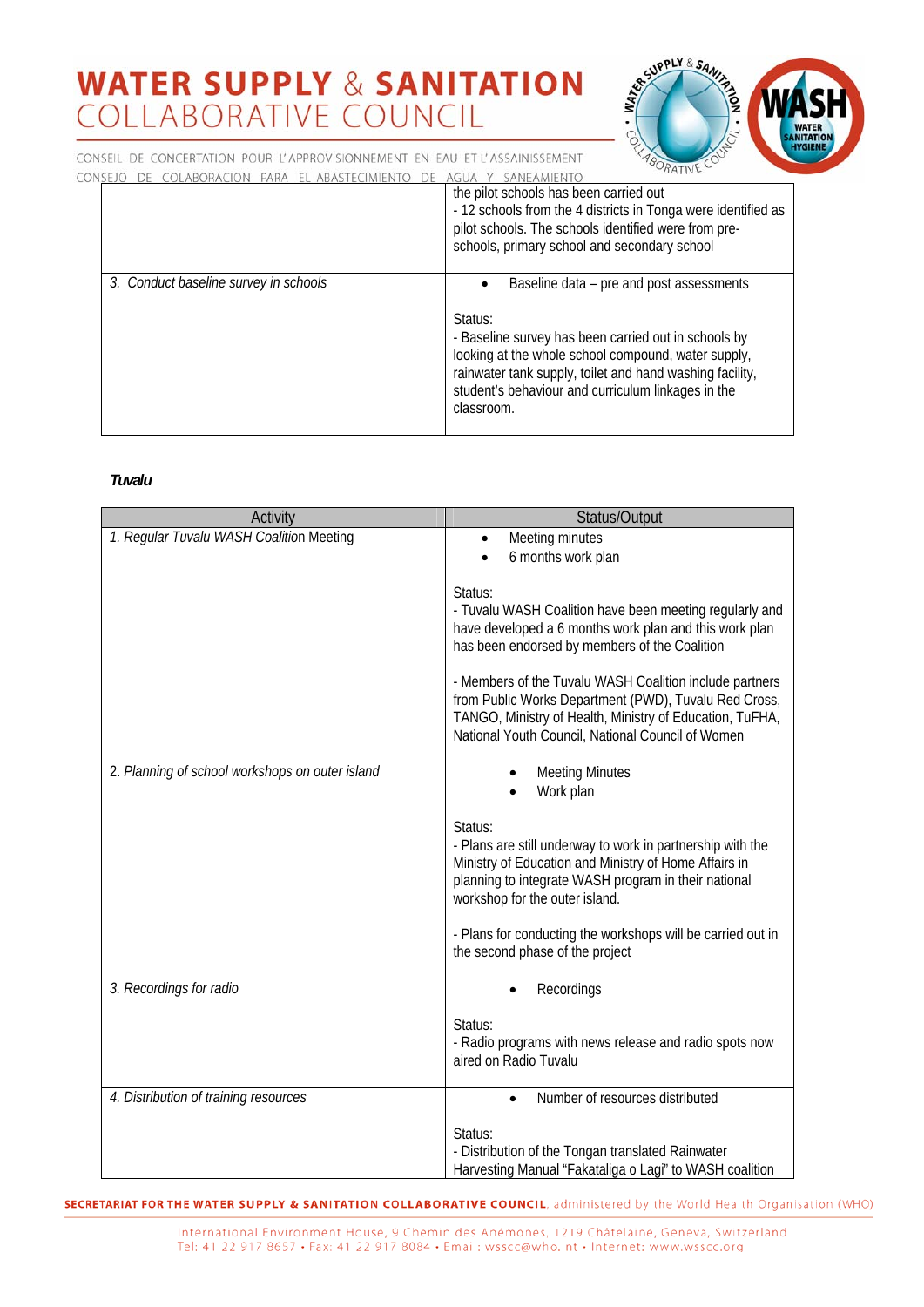

CONSEIL DE CONCERTATION POUR L'APPROVISIONNEMENT EN EAU ET L'ASSAINISSEMENT CONSEJO DE OLADODACIÓN DADA EL ADACTECIMIENTO DE ACUA V CANIFAMIENT

|  | members, National USP centre and National<br>Library/Achieves.                                                                       |
|--|--------------------------------------------------------------------------------------------------------------------------------------|
|  | - Reviewing of the SOPAC Community Toolkit with the<br>Health and Education Department for its use in schools in<br>the outer island |

*Fiji* 

| <b>Activities</b>                                  | Status/Output                                                                                                                                                                                                                |
|----------------------------------------------------|------------------------------------------------------------------------------------------------------------------------------------------------------------------------------------------------------------------------------|
| 1. Liaise with target schools and concern partners | Number of schools identified<br>Number of volunteers trained<br>Project work plan                                                                                                                                            |
|                                                    | Status:<br>- Working in collaboration with the Ministry of Health and<br>Ministry of Education in the Northern Division with the<br>assessment phase of the project and also for the<br>identification of "hot spot" schools |
|                                                    | - Working with Red Cross Northern Branches.<br>Conduct training for the FRC Volunteers and the<br>development of the Northern Branch activity plan for the<br>Hands Up for Hygiene Project                                   |
| 2. Development of the Hygiene Kit and T-Shirt      | Hygiene Kit produced. The Hygiene Kit<br>$\bullet$<br>contains a hand washing poster, soap and<br>soap box                                                                                                                   |
|                                                    | Status:<br>- Hygiene Kit already developed and ready for distribution<br>in the coming months<br>- Development of T-shirt is currently underway                                                                              |
| 3. Educate students on good hygiene practices      | School visit report                                                                                                                                                                                                          |
|                                                    | Status:<br>- Trained volunteers carried out some classroom sessions<br>with students on some good hygiene practices                                                                                                          |

### **3. Partnerships**

In all the three countries, project partners are working in collaboration with each other and with the implementing agency with the delivery of the WASH activities in their respective countries. Partners understand their roles and responsibilities in the project and the important role each play with the success and the sustainability of the project in the target areas.

The identification of key stakeholders or partners in the initial stages of the project is vital and getting them actively involved in all the phases of the project is making the implementation of the project

**SECRETARIAT FOR THE WATER SUPPLY & SANITATION COLLABORATIVE COUNCIL**, administered by the World Health Organisation (WHO)